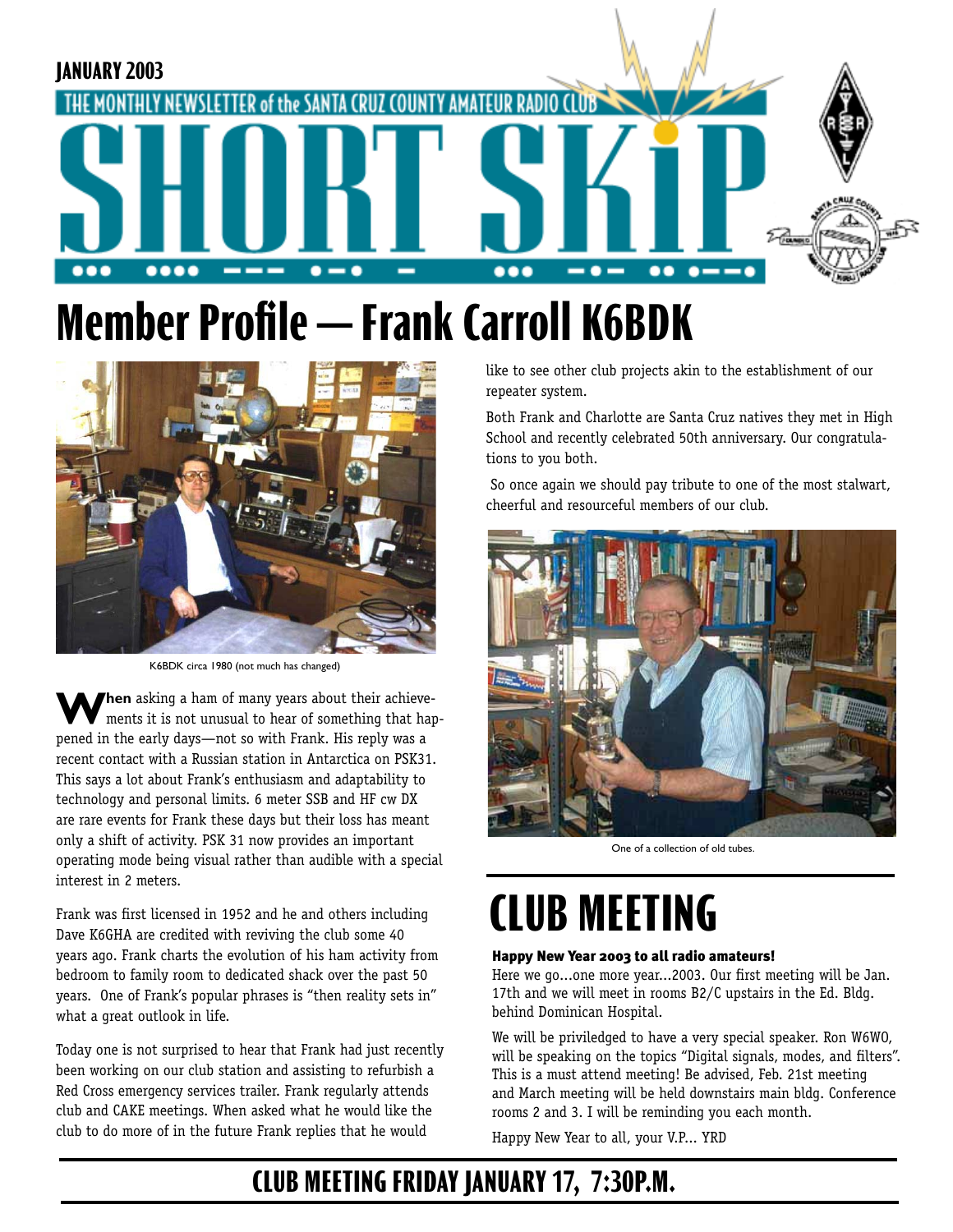

Published 12 times per year. Free to members. *Santa Cruz County Amateur Radio Club, Inc.* Post Office Box 238 Santa Cruz, CA 95061-0238

Editor and Publisher Ron Baldwin, K6EXT (831) 419-1025 K6EXT@fireclay.com Columnist: Art Lee, WF6P Writer: Ron Skelton, W6WO Distribution: Elaine Pennell, KE6FRA



#### By Art Lee WF6P

**Storms.** Oh boy, aren't we glad we don't<br>live on some of those south Pacific<br>Islands. I read where are island in the Solo. Islands. I read where one island in the Solomon's group, Tikopia, was hit by a 225 mph typhoon. The main village was wiped out by monstrous waves and wind. Houses were gone, as well as their crops and coconut trees. Guam was hit a month earlier. I've been through a couple of typhoons and they are no fun. On my first two year tour on Guam, we lived in Quonset huts built during the war by Seabees. They were lashed to cement blocks by large steel cables. These were no match for mother nature however, and we were lucky to sustain no higher winds than 150 mph. Some of the larger huts blew away or collapsed. Others had the wooden ends blown out and all the bunks and lockers were lost. Being hit by a flying piece of sheet metal can ruin your day. Years later, aboard the aircraft carrier USS Oriskany (CV-34), we skirted around another typhoon headed toward Japan. The flight deck tilted to a dangerous angle and we were worried that we might capsize. We were running from the storm but the seas looked like mountains off our stern.

(Later reports said that most of the Tikopia population appeared to have survived. I'm

**Dear** Radio club members, Happy New Year!<br>
Way it be a healthy and happy one. Last year<br>
Way a great year and the club seems year strong was a great year and the club seems very strong indeed. Speaking of Health, its good to hear Dan AA6GD back at it. I'm glad your doing well Dan.

This year looks like it's going to start off like gang busters. Lots of club projects to work on including the 450 repeater and the club HF station.

The elected officers and new board have plenty of work to do this year. Please help by spearheading a committee or two! Remember that the more members contribute to our club the more

fun it is. If everyone gives a little participation the combined benefit is huge! Jim is hard at work preparing another year of great speakers.Cap and Elaine will be doing there thing with member sign ups and general business. Ron I know is hard at work with Short Skip. Our board has it's hands full with the list of projects we want to accomplish. It's nice to think about the fun this year will bring our club. Thanks for joining us, glad to be part of the excitement.

Your friend Richard

sure they had caves or other places of refuge to hide in as the natives of Guam do.)

Well, nothing like this will happen in Santa Cruz, but we still have to be ready for communications and power outages. PG&E workers put in many hours in the rain stringing up new power lines here in the county. I talked to a few as they worked one night on Western Drive. Light trucks were set up and diesel generators hummed. One worker was up in the bucket, splicing in new support cable and power lines. Snapped off tree limbs had done the damage. It was very cold and they had been working for days with little rest. I was thankful to go back into my house where we were warm and out of the rain. As ARES members, we have to be prepared to dress warmly if we are outdoors during emergencies. A thermos of hot coffee, tea or cocoa is recommended to provide some internal warmth.



Ghost of the "Old" ARES Van.

From Rich Hanset, KI6EH: Congrats to George Smith for his upgrade to Extra Class. George is the EC - - Loma Prieta ARES. His new call sign is AE6KE.

## **THE 5 MEGS EXPERIMENT: ARRL SAYS ITS WAITING FOR A NEW BAND**

**The** ARRL is out of the 5 Mhz experi-<br>ment and is now hoping for for the<br>experience for now home hand creation of a new ham band.

The ARRL has permitted its WA2XSY experimental license for 5 Mhz to expire on January 1st. The League says that it is now pinning its hopes on the FCC to establish a new ham band in that spectrum but admits that it is facing some stiff opposition.

An ARRL bulletin says that starting in January 1999, 15 Amateur Radio clubs and individual hams took part in the 5-Mhz experimental operation that basically concluded in 2002. Through these operations the ARRL says that it obtained sufficient information to justify its petition for creation of the new band.

Last May, the FCC proposed going along with the ARRL's request to create a new domestic secondary High Frequency allocation from 5.25 to 5.4 Mhz. But in August the National Telecommunica-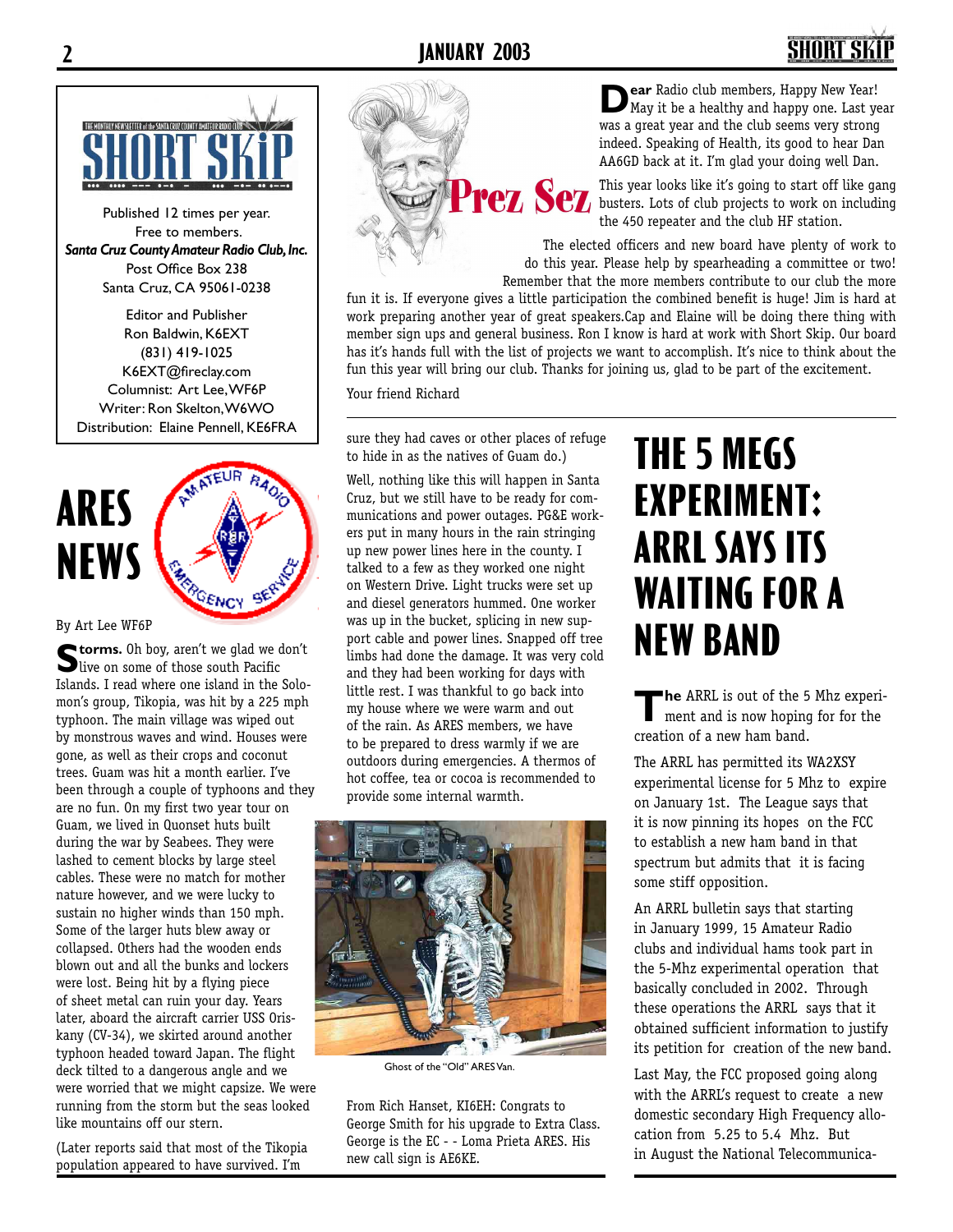## **SHORT SKII**



**I** attended the annual night-before-New Years Eve party held for musicians in<br>Santa Clara My old pal Pen Dester Santa Clara. My old pal, Ron Deeter, K6FSB, was there with the bands, playing Dixieland Jazz. He plays a mean clarinet and is better than Pete Fountain (who's he?). Ron is often Net Control on the 80 meter Western Public Service Net. The party was great, with professional musicians from all over the state banging out some great ragtime and jazz. One of the reasons the party is given on the night prior to the big night is that most play gigs and are hard at work New Years Eve. When the party was over, my not-so-young piano teacher, sister-in-law and I drove back over Highway 17. The wind hit and rain came down in buckets. The windshield wipers could barely keep up. The few cars on the road actually felt their way along at walking speed between the huge puddles and rivers of water and mud flowing across the road. I was straining my eyes looking out for rocks or tree limbs in our path. When we arrived in Santa Cruz at my piano teacher's home, we congratulated ourselves on our safe trip. The rain had somewhat abated and I did something I never do, I sat in the driver's seat, buckled up, as my piano teacher got out of the Ford F-150. I normally help her out of the vehicle as there is no running board on the truck. (OK, what's a running board?) She never has any trouble but as she climbed down, holding onto her purse and umbrella, she lost her hold on the door and fell. She let out a little yelp as my sister-in-law

tions and Information Administration requested that the Commission not go forward with the proposal. The NTIA says that several government agencies with allocations in the proposed spectrum had expressed reservations about sharing the spectrum with hams.

### **JANUARY 2003 3**

grabbed her by the back of her jacket and held her up. Whew! That was a close one and it could have been bad. Fortunately, my sister-in-law acted quickly and saved the day (it was 0230).

I missed the January meeting of the San Lorenzo Valley Amateur Radio club, despite the K6BJ announcement. Long time friend JV Rudnick, K6HJU, is the President and doing a great job with the club. The topic was amateur satellite communications. Not that I was going to get involved in that pursuit, still, it would have been interesting. Suellene Petersen, KG6MBT, is the Secretary and sometimes acting Treasurer. Suellene is a fantastic artist and writer of children's books. For her upcoming book, she has completed about 20 beautiful color illustrations. She, Leon Fletcher, AA6ZG, and I often have lunch together to discuss writing. In her spare time she is a CPA.

We were all happy to hear Dan Anderson, AA6GD, back on the air and doing well. Atta boy, Dan. We need you.

There was some discussion on the k6bj reflector concerning construction and future projects for the club station. I casually mentioned to Jeff Liebermann, WB6SSY, that setting up a EME station would be interesting. In typical Jeff fashion, he came back with this reply:

"Because I don't know anything about EME. I also don't know anything about contesting, HF propagation, DX, satellite operation, beacons, lowfers, QRP, slow scan, HF packet, CW, and probably another dozen or so modes and techniques. The danger is always that he who suggests something will instantly become in charge of making it happen. Therefore, I only suggesting (sic) items that I know need to be done, or that I know I can accomplish. Don't worry, the list will shortly grow to an unmanageable size. "

Boy! Is that statement ever true! I got a good chuckle out of it. It should be chiseled in stone for all of us. However, we don't want to start listing all the things we each DON'T know. That would be embarrassing.

But the ARRL is still very hopeful the new band can be created. In fact, it has been working with the government to resolve the impasse. Meantime, the FCC has yet to act on the 5 Mhz request.

The ARRL says that the new allocation at 5 MHz is an urgent priority for Amateur Radfo. It says such an allocation

# **TEST EXAMS**

#### QST QST QST

There will be an Amateur Radio exam the first Saturday of February, March, and April at UCSC.

#### Next session:

When: Saturday, February 1, 10:30am

Where: UCSC, Baskin Engineering Building, BE152

Parking is free on weekends and evenings. Please park in the parking structure located at the intersection of Heller Dr and McLaughlin Dr, Santa Cruz, CA. Baskin Engineering is across the street from the parking structure. Stay away from spaces reserved for specific purposes. They might be enforced 24hrs a day and might require aspecial permit.

If you are not familiar with the campus, see http://maps.ucsc.edu/

If you get lost, we will be listening to 147.540 simplex before the exam starts. If you have never been up to UCSC or haven't been up there recently, please leave early in case you get lost. It is very easy to get disoriented.

If you haven't been to a Sunnyvale VEC exam before or don't know what to bring, please check this page: http:// www.amateur-radio.org/bring.htm

All four elements will be available. No registration is required. Don't forget to bring \$10. Our VEC is Sunnyvale VEC ARC, Inc.

For more information on the VEC: http:// amateur-radio.org/

For more information on Amateur Radio at UCSC:

http://ieee.cse.ucsc.edu/ham/

—Eric, AE6HZ



would enhance emergency communication activities by filling a propagation gap that exists between the 80 and 40 meter bands. In the meantime, experimental operations on 5 MHz continue on a limited basis in the United Kingdom and in Canada. (ARRL)

—Amateur Radio Newsline